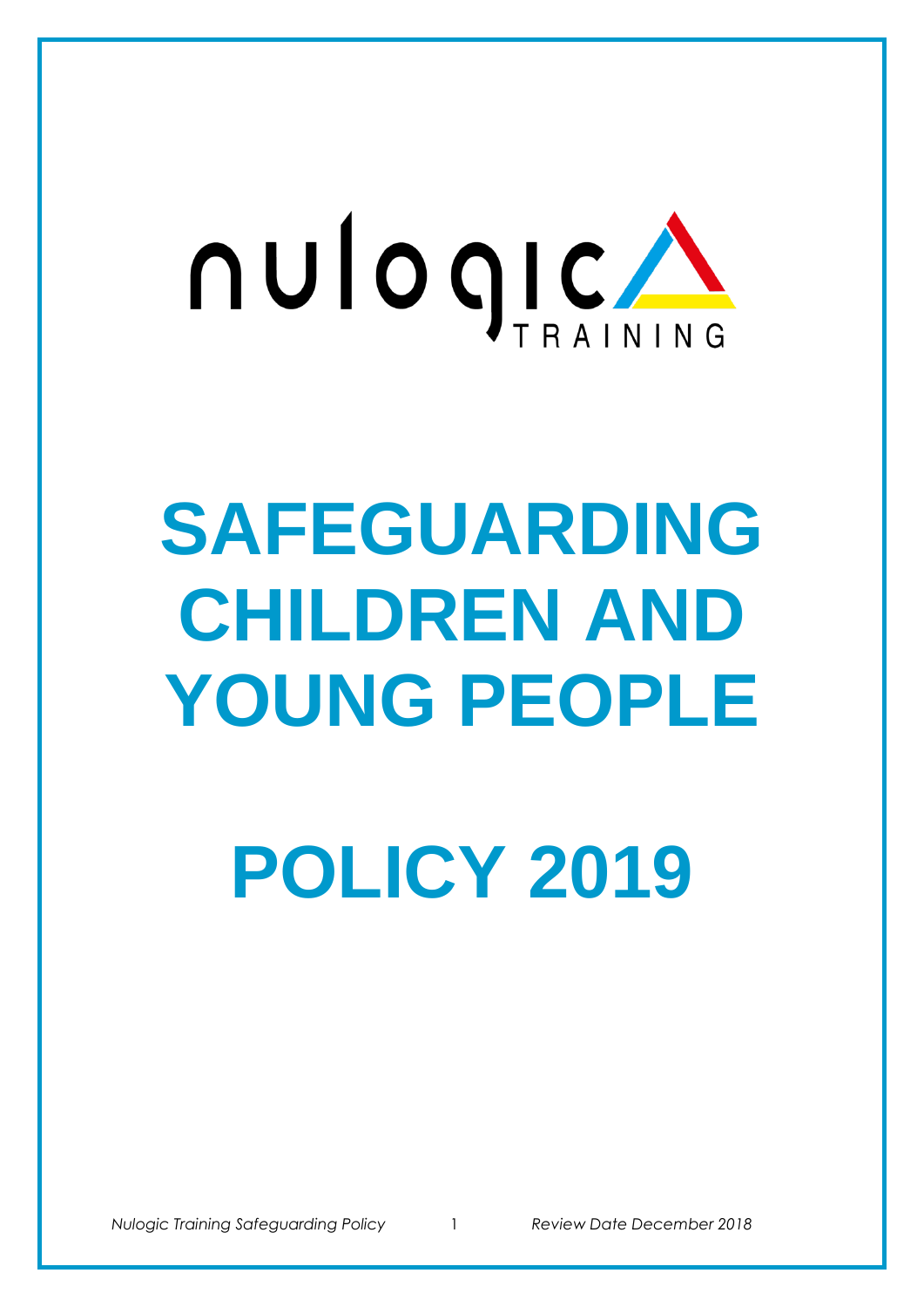# **Contents**

| <b>Policy:</b>                                                                                  | Page           |
|-------------------------------------------------------------------------------------------------|----------------|
| 1. Introduction                                                                                 | 3              |
| Basic Principles and Definitions- Safeguarding Children Young people<br>2.<br>and adult at risk | 3              |
| 3. Scope of the Policy                                                                          | $\overline{4}$ |
| 4. Purpose of the Policy                                                                        | 4              |
| 5. Safeguarding Statement                                                                       | 4              |
| 6. Safeguarding Governance- Roles and Responsibilities                                          | $\overline{4}$ |
| 7. Sharing Information                                                                          | 5              |
| 8. Recruitment Selection and Training                                                           | 6              |
| 9. Safeguarding Allegations against staff                                                       | $\overline{7}$ |
| 10. Complaints and Whistle blowing                                                              | $\overline{7}$ |
| 11. Quality and Review                                                                          | 8              |
| 12. Underpinning Legislation and Guidance                                                       | 8              |
| 13. Glossary                                                                                    | 10             |
| 14. Useful Websites- Coventry Safeguarding Children and Adult Policy and<br>Procedures          | 14             |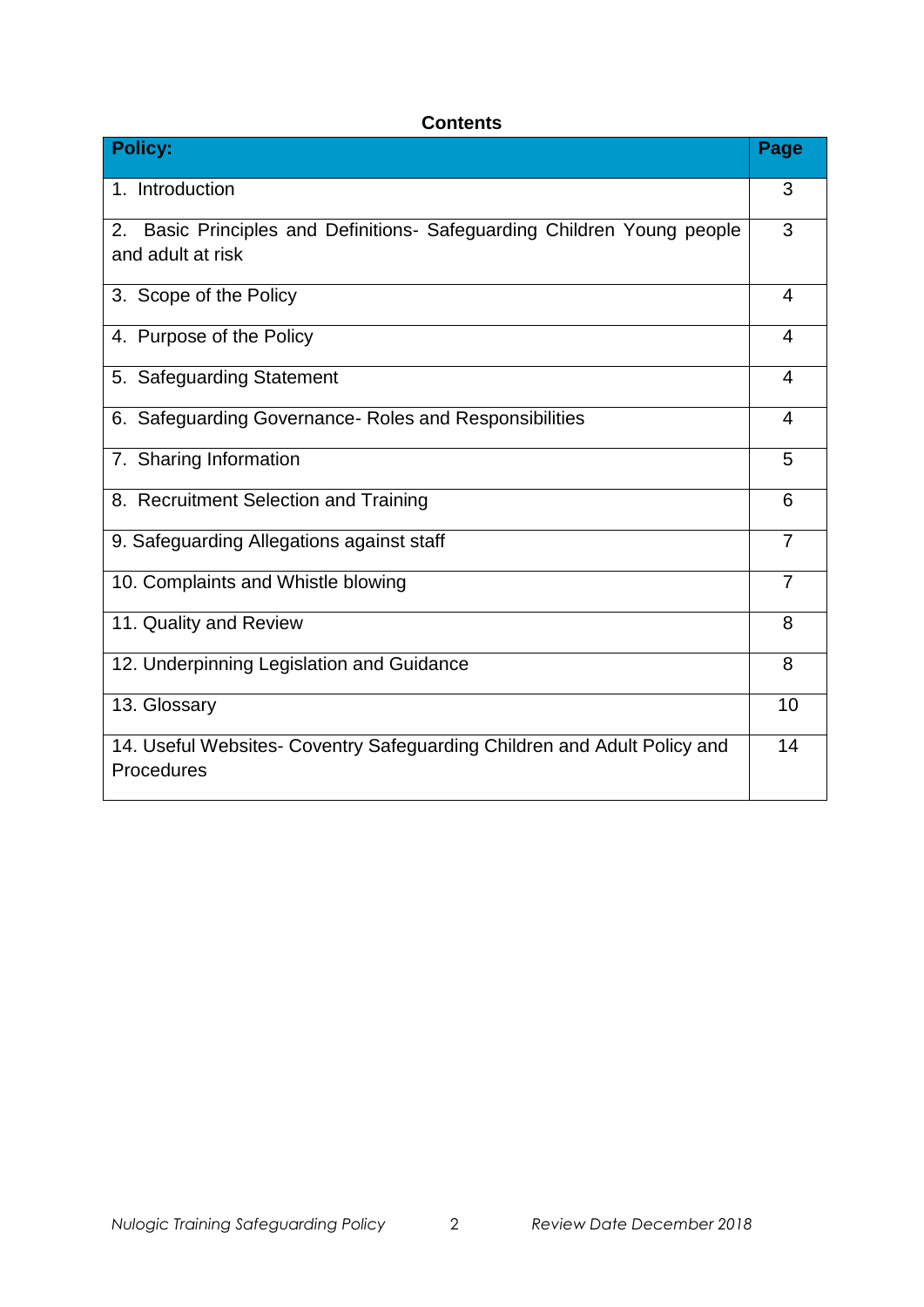#### **1. Introduction**

Nulogic Training is committed to the personal wellbeing of each learner and teacher by ensuring a safe environment for learning. Nulogic strive to innovate education and assist schools in building possibilities and achievements in young people.

As a company, we endeavour to create a positive and friendly working environment to implement learning and improve employment opportunities where everyone is treated with respect and dignity

Our vision is to give a high calibre, influential and comprehensive alternative provision choice for challenging and non-motivated young people with behavioural issues for whom standard education neglects to give the suitable open doors and learning preparations.

We strive to work closely with schools to understand our learner's specific and unique needs. We are also committed to working together with both Statutory and voluntary partners complying with interagency standards to ensure safeguarding remains a priority in the delivery of our services.

This Safeguarding Policy its associated Safeguarding Procedures seek to ensure that Nulogic Training undertakes its responsibilities with regard to protection of children young people and will respond to safeguarding concerns appropriately. The policy establishes a framework to support staff and teachers in their practices and clarifies the organisation's expectations.

The Policy and Procedures will be made available to all staff. Contravention of these Safeguarding Policy or Procedures and Nulogic Training Code of Conduct could lead to suspension and or disciplinary action.

They are supported by the Coventry and Warwickshire Safeguarding Children Board procedures Manual at:- <http://www.proceduresonline.com/covandwarksscb/contents.html>

# **Managing Director – (Aron Wint)**

# **2. Basic Principles and Definitions- Safeguarding children and young people**

Safeguarding is about protecting children and young people from significant and serious harm and keeping them safe. It involves identifying children who have unmet needs and protecting those who may be at risk of harm. Working together with learners, schools and other agencies in order to protect them from avoidable harms.

# **Definitions- What is Safeguarding?**

# **Safeguarding Children (under 18yrs)**

Safeguarding Children is the process of protecting children and young people (under 18years) from abuse or neglect, preventing impairment of their health and development, and ensuring they are growing up in circumstances consistent with the provision of safe and effective care that enables children to have optimum life chances and enter adulthood successfully.

A child is someone who has not yet reached their  $18<sup>th</sup>$  birthday

In 'Working Together to Safeguard Children 2015' Safeguarding and promoting the welfare of children is defined as:

• protecting children from maltreatment;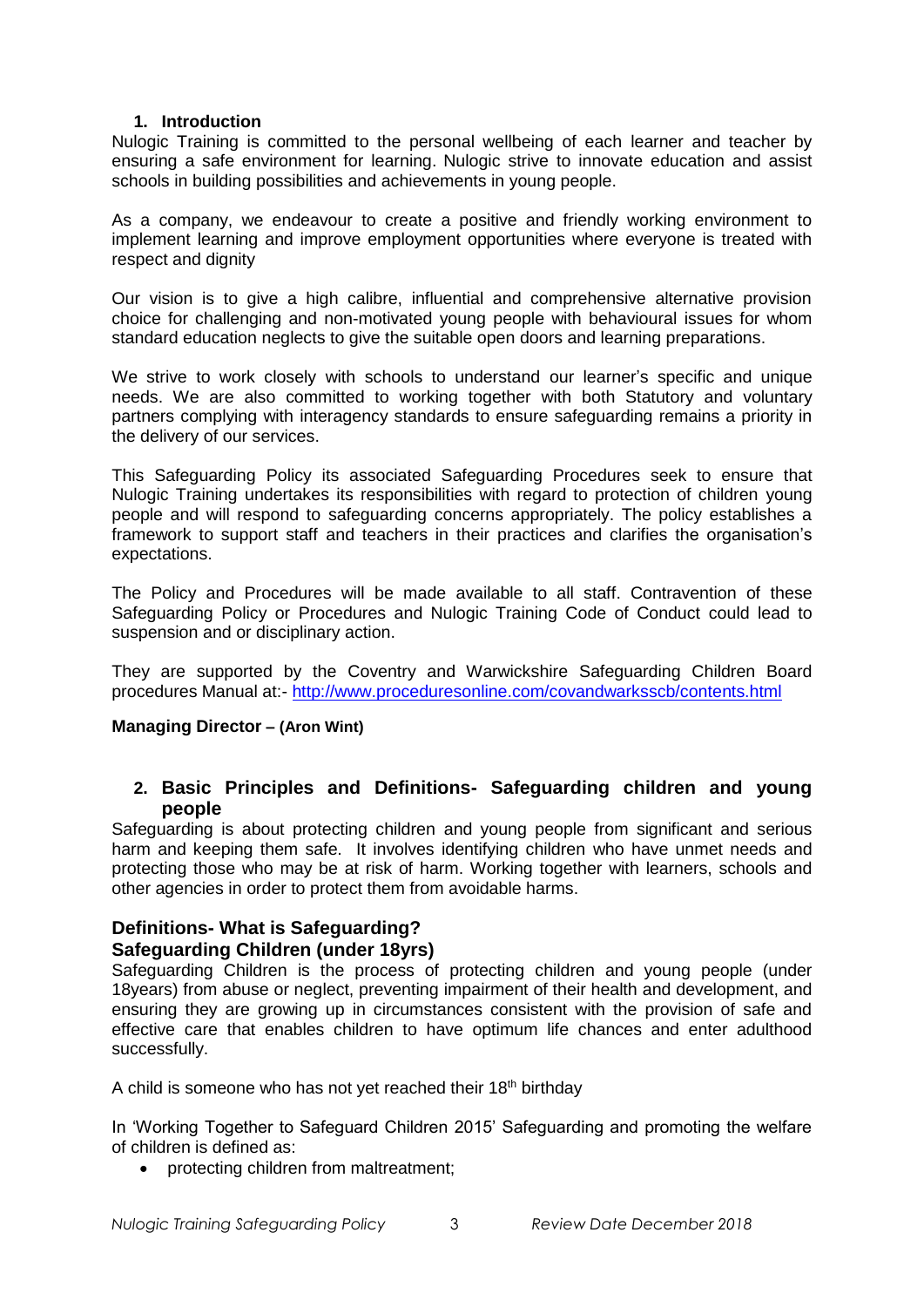- preventing impairment of children's health or development
- ensuring that children grow up in circumstances consistent with the provision of safe and effective care; and
- taking action to enable all children to have the best outcomes

<https://www.gov.uk/government/publications/working-together-to-safeguard-children--2>

# **3. Scope of the Policy**

These Safeguarding Policy and Procedures apply to Nulogic Training staff delivering its services on behalf of Nulogic Training. The policy covers all service delivery by Nulogic staff on their own premises or on public or privately-owned premises. i.e. school premises

# **4. Purpose of the Policy**

These policy and procedures are to safeguard and protect learners (children and young people) who are subject to, or at risk of child abuse or neglect.

Nulogic Training understands its responsibility for ensuring that all learners and staff are safeguarded during service delivery and will promote effective and early identification of all safeguarding concerns. It will promote a safer learning environment for learners and staff alike.

Its purpose is to ensure that good safeguarding governance and quality standards are maintained to establish best practice, guidelines and outcomes in safeguarding.

# **5. Safeguarding Policy Statement**

"Nulogic considers safeguarding as a high priority throughout each department of the company. We promote the welfare of children and always want to protect them from harm."

# **6. Safeguarding Governance- Roles and Responsibilities Managing Director- Co-founder**

The Managing Director has overall responsibility for ensuring that individuals are aware of and understand the principles of this safeguarding policy and associated procedures. They are ultimately responsible for ensure the following:

- Regularly review and approve safeguarding policy and [procedures](https://tutors.telegraph.co.uk/safeguarding-procedures.html) to ensure they are relevant, up to date and adequate to safeguard learners and staff.
- Ensuring adequate resources for effective safeguarding training.
- Ensure safeguarding training is consistent with the standards of Local Safeguarding Children and Adults Boards.
- Developing a culture that promotes effective safeguarding practices. i.e. quality assurance and review
- Ensure that any complaints / disputes between learners, customers (schools) and staff is handled efficiently and fairly without discrimination in accordance with the [procedures](https://tutors.telegraph.co.uk/safeguarding-procedures.html) set out in this document.
- Deal with reports of possible illegal activity promptly, ensuring the safety and wellbeing of learners and staff in accordance with the [procedures](https://tutors.telegraph.co.uk/safeguarding-procedures.html) set out in this document (see allegations against staff - [procedures](https://tutors.telegraph.co.uk/safeguarding-procedures.html) section).
- Ensure the Policy is accessible by staff and learners and implemented.
- Ensure clear and effective communication pathways in safeguarding to all staff Review and Monitoring of all safeguarding concerns raised.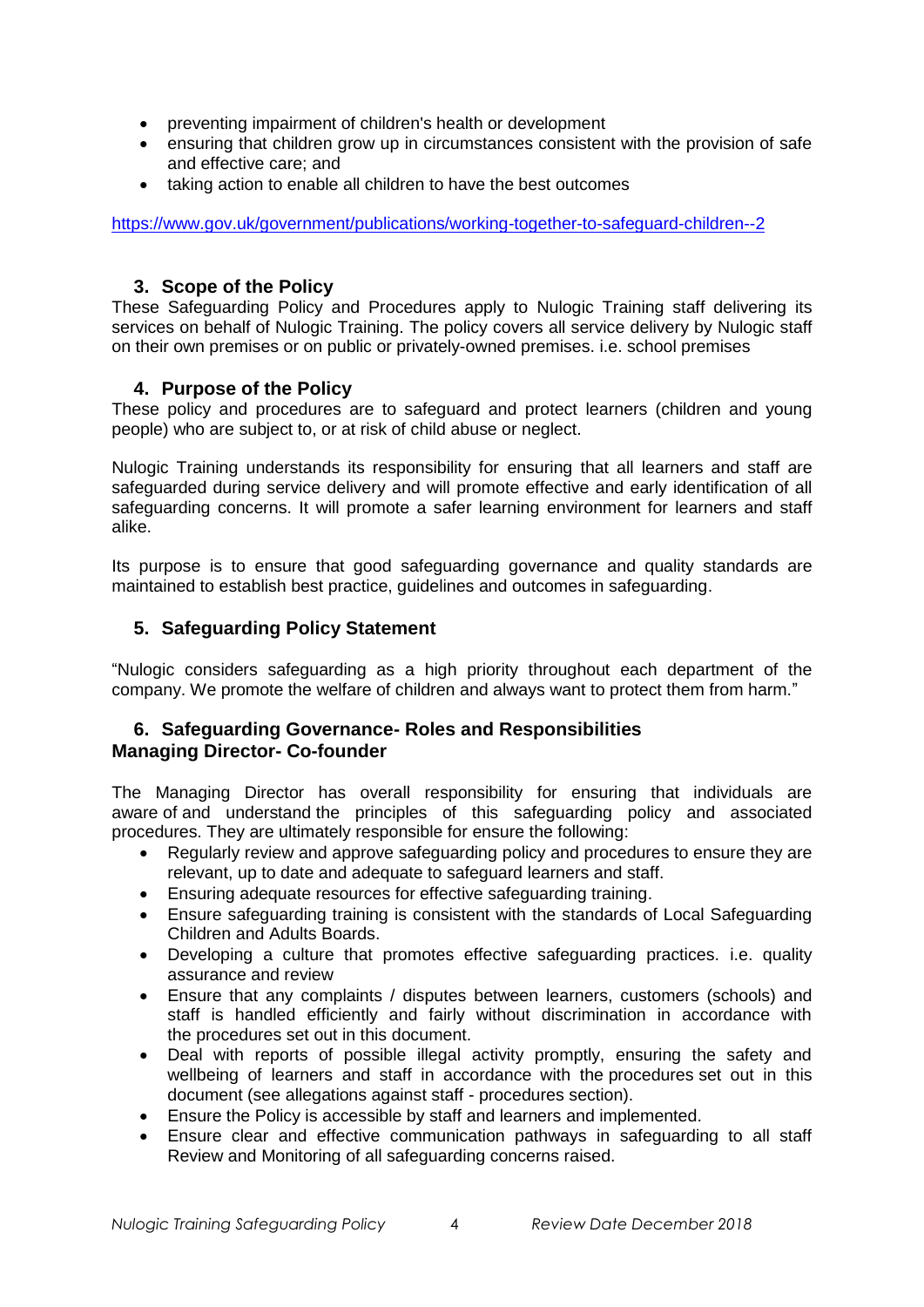# **Designated Safeguarding Officer / Lead – Roles and Responsibility**

A Designated Safeguarding Lead will be appointed to provide ready and accessible support and guidance to staff, learners, customers and parents on safeguarding matters and will have attended a higher level of safeguarding training (Level 2). Their main duty is for responding to initial concerns or disclosures raised by staff.

They are also responsible for:

- Ensuring that all Safeguarding Concerns are recorded
- Liaising with statutory services in an emergency situation i.e. Police
- Provision of a deputy safeguarding lead in his/her absence.
- Nominate relevant liaison staff member during any criminal or safeguarding enquiries/investigations
- Communicate regularly Safeguarding updates to the Managing Director and staff

The Nulogic Training Designated Safeguarding Officer / Lead and deputy are:-

- Bradley Reece-Jones 07864217608 or [breece-jones@nulogictraining.co.uk](mailto:breece-jones@nulogictraining.co.uk)
- Aron Wint 07864214687 or [awint@nulogictraining.co.uk](mailto:awint@nulogictraining.co.uk)

# **Staff - Roles and Responsibilities (including sub-contracted staff)**

All staff have a shared responsibility to safeguard and promote the welfare of children and adults at risk and need to know how to respond when they have a safeguarding concern about a client. All staff working with learners will have undertaken Level 1 Safeguarding Training.

All staff are responsible for reporting: -

- any dispute with a learner or parent/responsible adult
- suspected abuse or neglect of any child or adults at risk immediately to their Designated Safeguarding Officer.
- any inappropriate behaviour or illegal activity identified within a class session by the learner or third party

In an emergency situation staff may be expected to report urgent cases direct to statutory agencies, i.e. the Police 999. (see Emergency Procedures for more guidance.)

# **7. Sharing Information**

All staff are subject to a Common Law Duty of Confidentiality and must abide by this.

Personal information held by Nulogic Training is subject to a legal duty of confidentiality and will not normally be disclosed without the consent of the individual. However, the right to confidentiality and respect for private and family life (Article 8, Human Rights Act, 1998) is not absolute.

The only exceptions to this are where confidentiality can be overridden either by a court order or other legal authority (e.g. Prevent Duty), or in the public interest i.e. in order to safeguard a child.

Public interest justifications usually relate to disclosures to prevent significant or serious harm to third parties or to prevent or to prosecute a serious crime. e.g. suicide pacts, terrorist threats, unsupervised young child.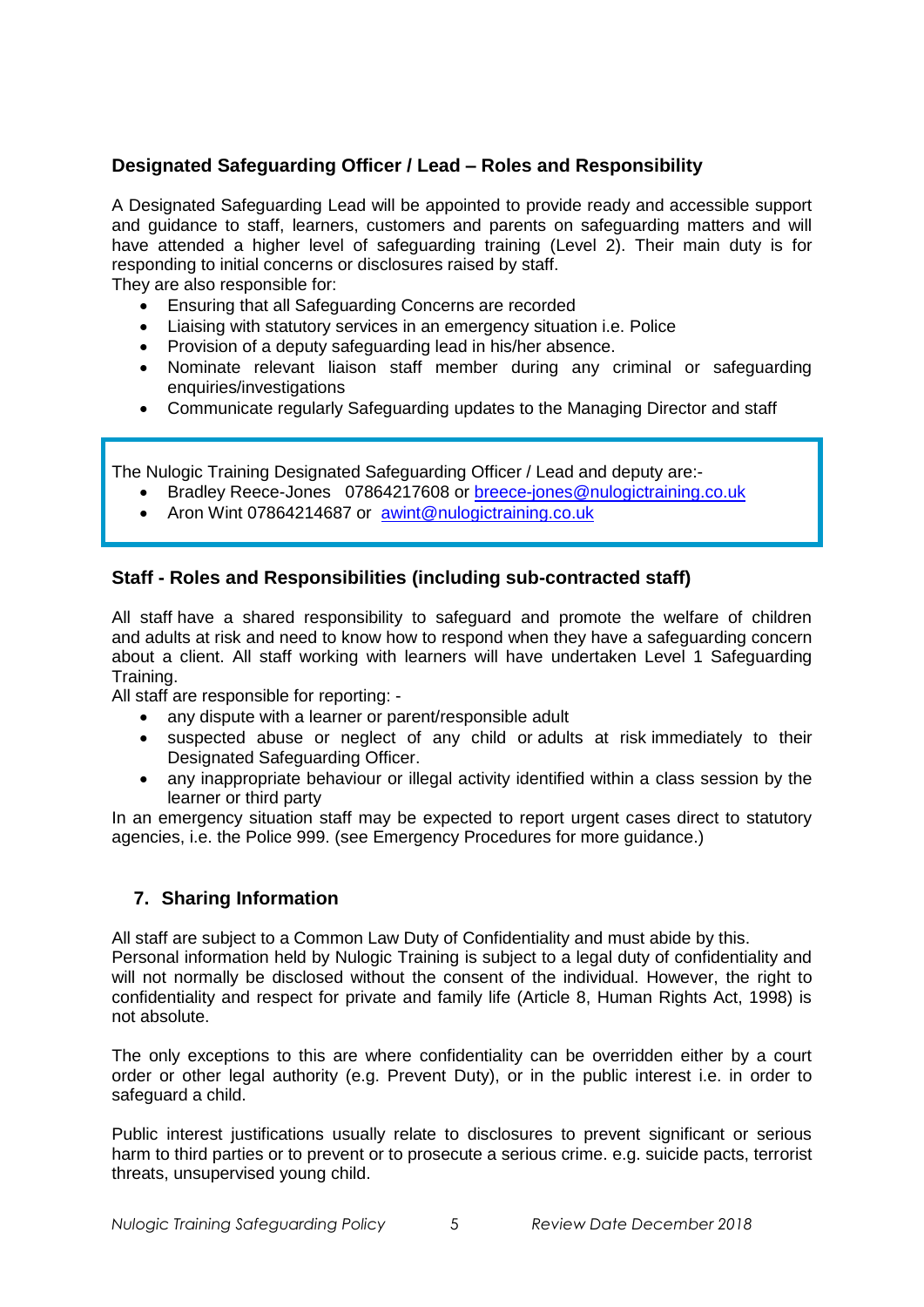Nulogic Training will ensure all staff are clear about situations when they can share information with schools, statutory agencies and other appropriate professionals, working together within local information sharing protocols. i.e. when they believe a child has suffered or is likely to suffer serious or significant harm.

Nulogic Training staff will give due regard to relevant legislation, guidance and local information sharing protocols when making decisions on sharing information. They will update such protocol in line with new legislation as it is released. (Data Protection Bill 2017)

See Information sharing advice for safeguarding practitioners- DfE 2015 for more advice. [https://www.gov.uk/government/publications/safeguarding-practitioners-information-sharing](https://www.gov.uk/government/publications/safeguarding-practitioners-information-sharing-advice)[advice](https://www.gov.uk/government/publications/safeguarding-practitioners-information-sharing-advice)

#### **Privacy**

All personal details about the learners and parents, including contact address and phone numbers, will remain private and confidential. All such data held will be in accordance with the [Data Protection Act 1998.](http://www.ico.org.uk/)

# **8. Recruitment Selection and Training**

The Safeguarding Vulnerable Groups Act 2006 requires Organisations to carry out specific vetting (enhanced DBS) and checks on 'references' on staff or volunteers if they are to perform 'regulated activity'. I.e. work closely with children. Nulogic Training will maintain a single Central record of Recruitment and Vetting Checks for up to date information.

The advertisement, recruitment and training of all Nulogic Training staff (including subcontracted staff) will comply with current DFE Keeping Children Safe In Education National Guidance 2016.

<https://www.gov.uk/government/publications/keeping-children-safe-in-education--2>

(See also Safeguarding Procedures Code of Conduct and Recruitment Procedures)

#### **Training**

Nulogic Training identifies that raising awareness of safeguarding issues, policies and procedures is fundamental to the development and maintenance of a safe environment and safer service delivery.

It will ensure that appropriate safeguarding training is provided to all staff to assist them in:

- preventing abuse
- recognising abuse
- recording concerns
- responding appropriately to allegations of abuse
- know who to tell, and
- when information can be shared.

It will also ensure all staff will have access to and comply with its Safeguarding Policy and Procedures and its Code of Conduct in understanding the behaviour expected in the delivery of Nulogic Training services.

Nulogic Training will ensure that all staff and learners have read and understood these Safeguarding Policy and Procedures prior to delivery of services. It will also ensure that staff will be kept informed of all safeguarding updates annually.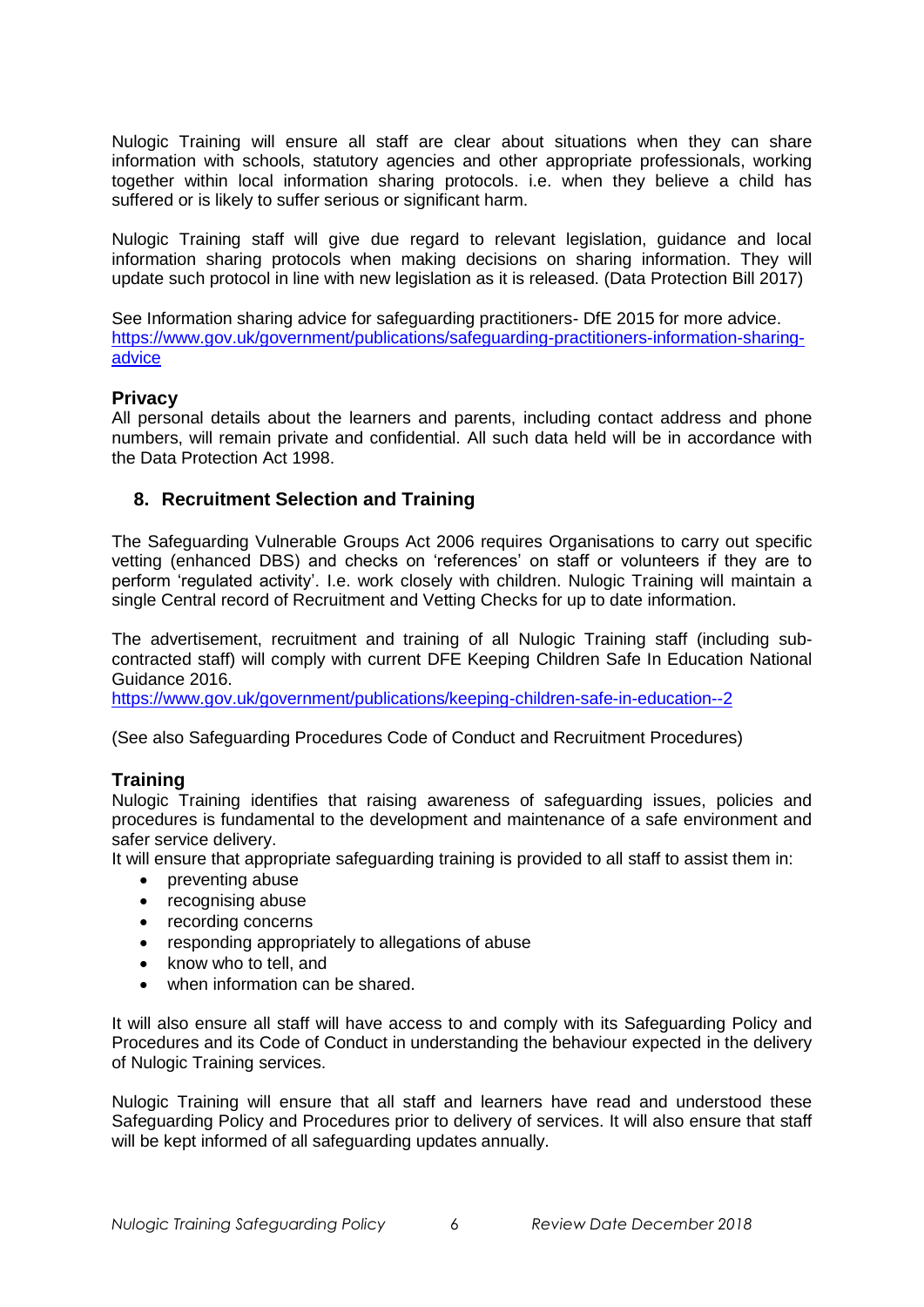# **9. Safeguarding Allegations against staff**

Nulogic Training recognises its duty to report concerns or allegations against its staff by a parent, learner or school teacher (customer).

Staff must comply with their Code of Conduct during all communications with learners, parents and customers (schools) in order to promote safer working practices.

It will deal appropriately and promptly with such allegations or concerns and refer all safeguarding concerns or allegations about its staff immediately to

- the appropriate named school contact, and
- the local authority social services safeguarding team i.e. Local Authority Designated Officer (LADO.

**Coventry Local Safeguarding Children Board (LSCB) - LADO Email:** [LADO@coventry.gcsx.gov.uk](mailto:LADO%40coventry.gcsx.gov.uk) **Tel:** 024 7683 3443 *Room 123 Civic Centre 1 Little Park Street Coventry CV1 5RS*

For more information go to Coventry Safeguarding Children Board Procedures at [http://www.proceduresonline.com/covandwarksscb/p\\_alleg\\_against\\_staff.html](http://www.proceduresonline.com/covandwarksscb/p_alleg_against_staff.html)

# **DBS requirement and duty to Report**

Nulogic Training has a legal duty to report any concerns about the 'relevant behaviour' or 'relevant harm / conduct' of its staff to the Disclosure and Barring Service (DBS).

i.e. Where they have:

- behaved in a way that has harmed a child;
- possibly committed a criminal offence against or related to a child;
- behaved towards a child or children in a way that indicates that he or she would pose a risk of harm if they work regularly or closely with children.

<https://www.gov.uk/guidance/making-barring-referrals-to-the-dbs#how-to-make-a-referral>

Any staff member reported for illegal activity whilst delivering Nulogic Training services will be reported to police and immediately suspended pending a disciplinary investigation.

# **10.Complaints and Whistle- blowing**

Nulogic Training takes seriously the conduct of staff and the standard of delivery of its educational services. Nulogic will make available its staff Code of conduct to learners, parents, Schools (customers) and visitors to Nulogic Premises.

Any complaint identified as a safeguarding concern will be forwarded to these safeguarding procedures for action. (see Complaints Policy)

The Public Interest Disclosure Act 1998 introduced protection for workers from reprisals for disclosing information in the public interest. It emphasises the importance that the role 'whistle-blowing' can play in deterring and detecting malpractice and abuse of children and adults at risks.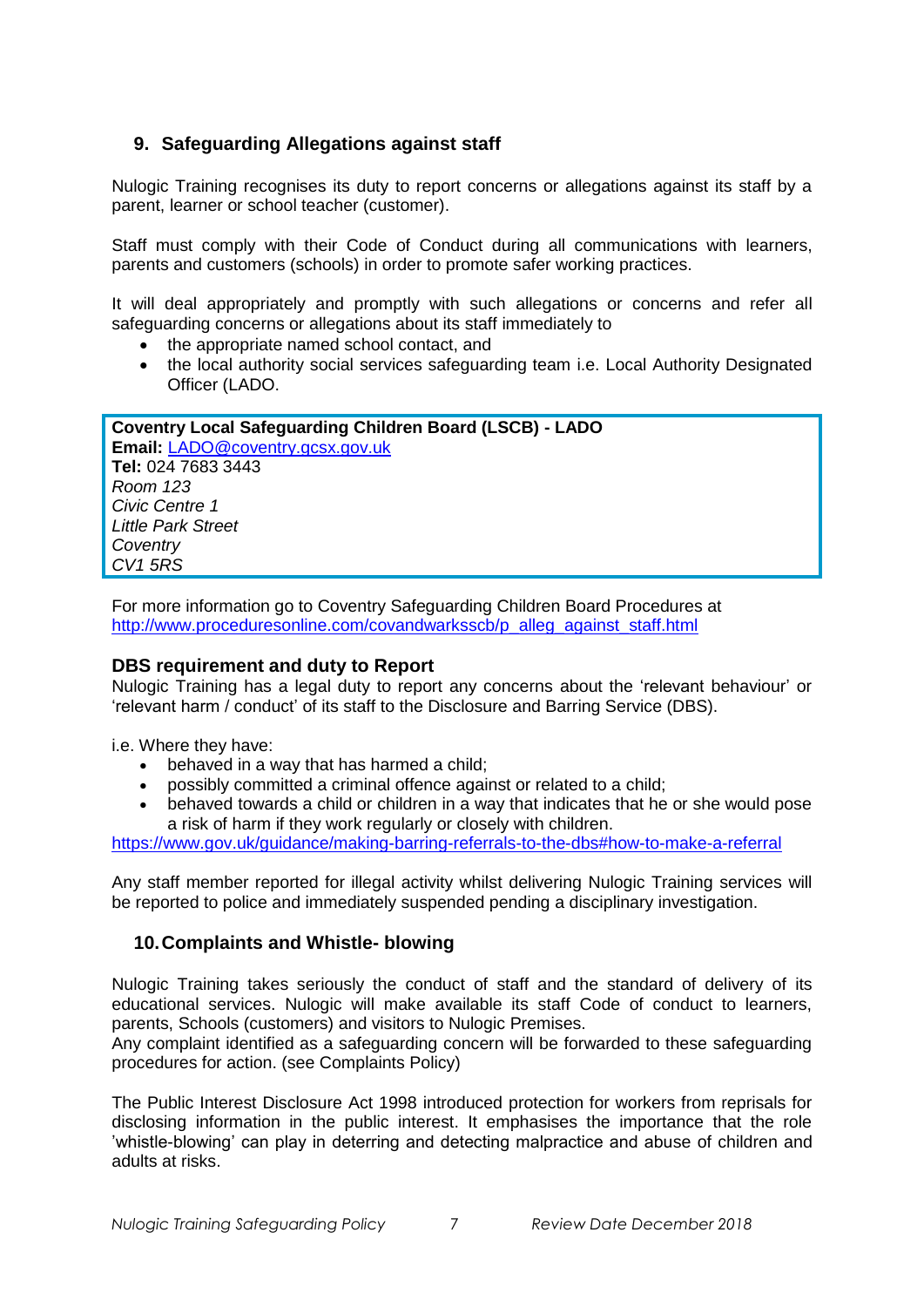Nulogic Training will promote practical arrangements for whistle-blowing to enable their staff to voice their concerns, made in good faith, without fear of repercussion. Any staff member who uses the 'whistle blowing' procedure will be made aware that their employment rights are protected.

Staff members will be supported in this individual responsibility to bring matters of concern to the attention of senior management and/or relevant external agencies. This is particularly important where the welfare of children and young people is concerned.

Nulogic Training will:

- Ensure they have appropriate whistle-blowing policies in place
- Ensure that they have clear procedures for dealing with allegations against staff.
- Encourage and support staff to report any behaviour by colleagues that raises concern regardless of source.

# **11.Quality and Review**

Nulogic Training is committed to striving for excellence in the provision of all its services. It will actively engage in the review and monitoring of learner and parent questionnaires, and complaints. It will review and monitor all safeguarding concerns on a quarterly basis to identify any trends or themes.

# **12.Underpinning Legislation and Guidance**

These policies and [procedures](https://tutors.telegraph.co.uk/safeguarding-procedures.html) aim to ensure that all persons using Nulogic Training services can do so safely within child and adult at risk safeguarding standards and UK law. Below is a list of the related legislation and National Guidance.

• **The Children Act 1989** places a legal duty on the local authority to make enquiries if they have reasonable cause to suspect a child is suffering or likely to suffer significant harm to enable them to decide whether to take any action in order to safeguard or promote the child's welfare. [http://www.opsi.gov.uk/acts/acts1989/ukpga\\_19890041\\_en\\_1](http://www.opsi.gov.uk/acts/acts1989/ukpga_19890041_en_1)

• **The Children Act 2004** [Section 11](http://www.legislation.gov.uk/ukpga/2004/31/section/11) of the Children Act 2004 placed duties on a range of organisations and individuals to ensure their functions, and any services that they contract out to others, are discharged having regard to the need to safeguard and promote the welfare of children, e.g. Police, NHS, Local Authorities, Probation, Prisons and Offending services.

<http://www.legislation.gov.uk/ukpga/2004/31/contents>

• **Working Together to Safeguard Children - HM Government 2015**: A Guide to inter-agency working to safeguard and promote the welfare of children. These documents define the categories of child abuse and provide a useful list of signs and symptoms.

<https://www.gov.uk/government/publications/working-together-to-safeguard-children--2>

• **The United Nations Convention on the Rights of the Child -** every child has the right to be loved and cared for and to be safe and well, to be offered a good standard of education, to be protected from exploitation and to have opportunities for rest and play (1991). Similarly, all children have the same rights and the same value, regardless of age, race, culture, gender, disability, or social/economic background. <http://www.unicef.org/crc/>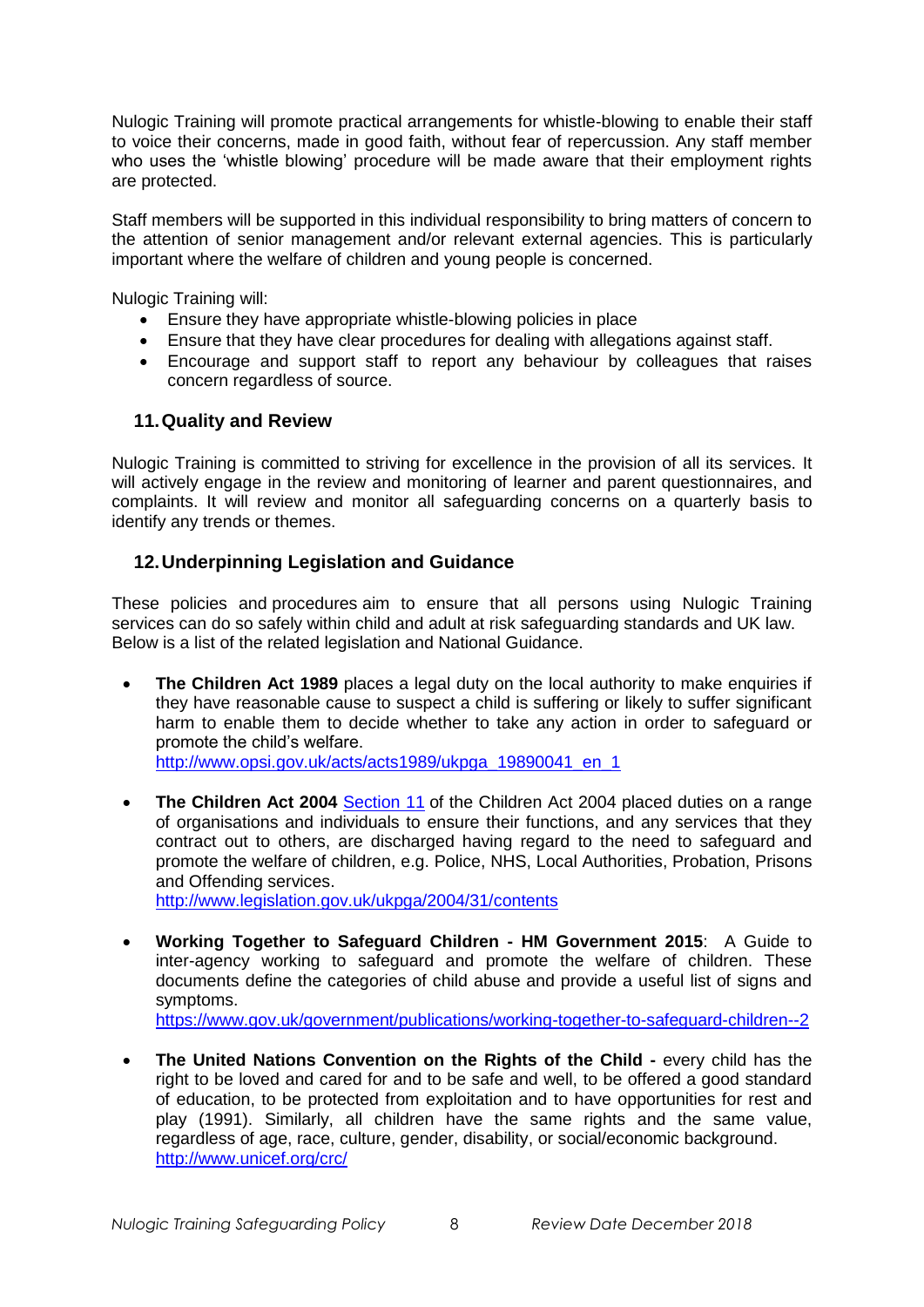- **What to do if you're worried a child is being abused (DOH 2015)-** The guidance is accompanied with flowcharts following the procedure from referral, initial assessment, emergency action that might need to be taken, through to what happens after a strategy discussion and child protection review conference. [https://www.gov.uk/government/uploads/system/uploads/attachment\\_data/file/419604/](https://www.gov.uk/government/uploads/system/uploads/attachment_data/file/419604/What_to_do_if_you_re_worried_a_child_is_being_abused.pdf) What to do if you re worried a child is being abused.pdf
- **Keeping Children Safe in Education DfE 2016** This document contains information on what schools and colleges should do and sets out the legal duties with which schools and colleges must comply in order to keep children safe. It should be read alongside statutory guidance. [https://www.gov.uk/government/uploads/system/uploads/attachment\\_data/file/550511/](https://www.gov.uk/government/uploads/system/uploads/attachment_data/file/550511/Keeping_children_safe_in_education.pdf) Keeping children\_safe\_in\_education.pdf
- **Safeguarding Vulnerable Groups Act 2006 –** (as amended by the Protection of Freedoms Act 2012) Created the Independent Safeguarding Authority along with Vetting and Barring Scheme to help prevent unsuitable people from working (paid or otherwise) with children and Adult at Risks. In 2012 The Criminal Records Bureau (CRB) and the Independent Safeguarding Authority (ISA) merged into the Disclosure and Barring Service (DBS). CRB checks are now called DBS checks. <http://www.legislation.gov.uk/ukpga/2006/47/contents> <http://www.legislation.gov.uk/ukpga/2012/9/contents/enacted>
- **Safer Working Practices DCSF 2009-** Whilst this practice guidance is archived, it continues to provide clear advice on appropriate and safe behaviours for all adults working with children in paid or unpaid capacities, in all settings and in all contexts. [http://webarchive.nationalarchives.gov.uk/20100202180143/http://www.dcsf.gov.uk/ev](http://webarchive.nationalarchives.gov.uk/20100202180143/http:/www.dcsf.gov.uk/everychildmatters/resources-and-practice/IG00311/) [erychildmatters/resources-and-practice/IG00311/](http://webarchive.nationalarchives.gov.uk/20100202180143/http:/www.dcsf.gov.uk/everychildmatters/resources-and-practice/IG00311/)

A revised edition was published in 2015 by the Safer Recruitment Consortium, however this is specifically aimed at educational settings. There is however useful information within the guidance document. <http://www.saferrecruitmentconsortium.org/GSWP%20Oct%202015.pdf>

• **Recruiting Safely – CWDC 2009 –** Whilst this document is now archived it continues to provide an overview for individuals and organisations seeking to understand the task of safer recruitment within the wider safeguarding agenda. It provides a list of key issues that need to be considered when undertaking safe recruitment. [http://webarchive.nationalarchives.gov.uk/20130403233802/https://www.education.gov](http://webarchive.nationalarchives.gov.uk/20130403233802/https:/www.education.gov.uk/publications/eOrderingDownload/summary%20guidance%20on%20safer%20recruitment%20nov%202009.pdf) [.uk/publications/eOrderingDownload/summary%20guidance%20on%20safer%20recrui](http://webarchive.nationalarchives.gov.uk/20130403233802/https:/www.education.gov.uk/publications/eOrderingDownload/summary%20guidance%20on%20safer%20recruitment%20nov%202009.pdf) [tment%20nov%202009.pdf](http://webarchive.nationalarchives.gov.uk/20130403233802/https:/www.education.gov.uk/publications/eOrderingDownload/summary%20guidance%20on%20safer%20recruitment%20nov%202009.pdf)

This document needs to be read in conjunction with information on the below website for making safer recruitment decisions.

[https://www.gov.uk/government/policies/helping-employers-make-safer-recruiting](https://www.gov.uk/government/policies/helping-employers-make-safer-recruiting-decisions)[decisions](https://www.gov.uk/government/policies/helping-employers-make-safer-recruiting-decisions)

**The Equality Act 2010** - this puts a responsibility on public authorities to have due regard to the need to eliminate discrimination and promote equality of opportunity. This applies to the process of identification of need and risk faced by the individual child and the process of assessment. No child or group of children must be treated any less favourably than others in being able to access effective services which meet their particular needs.

<http://www.legislation.gov.uk/ukpga/2010/15/contents>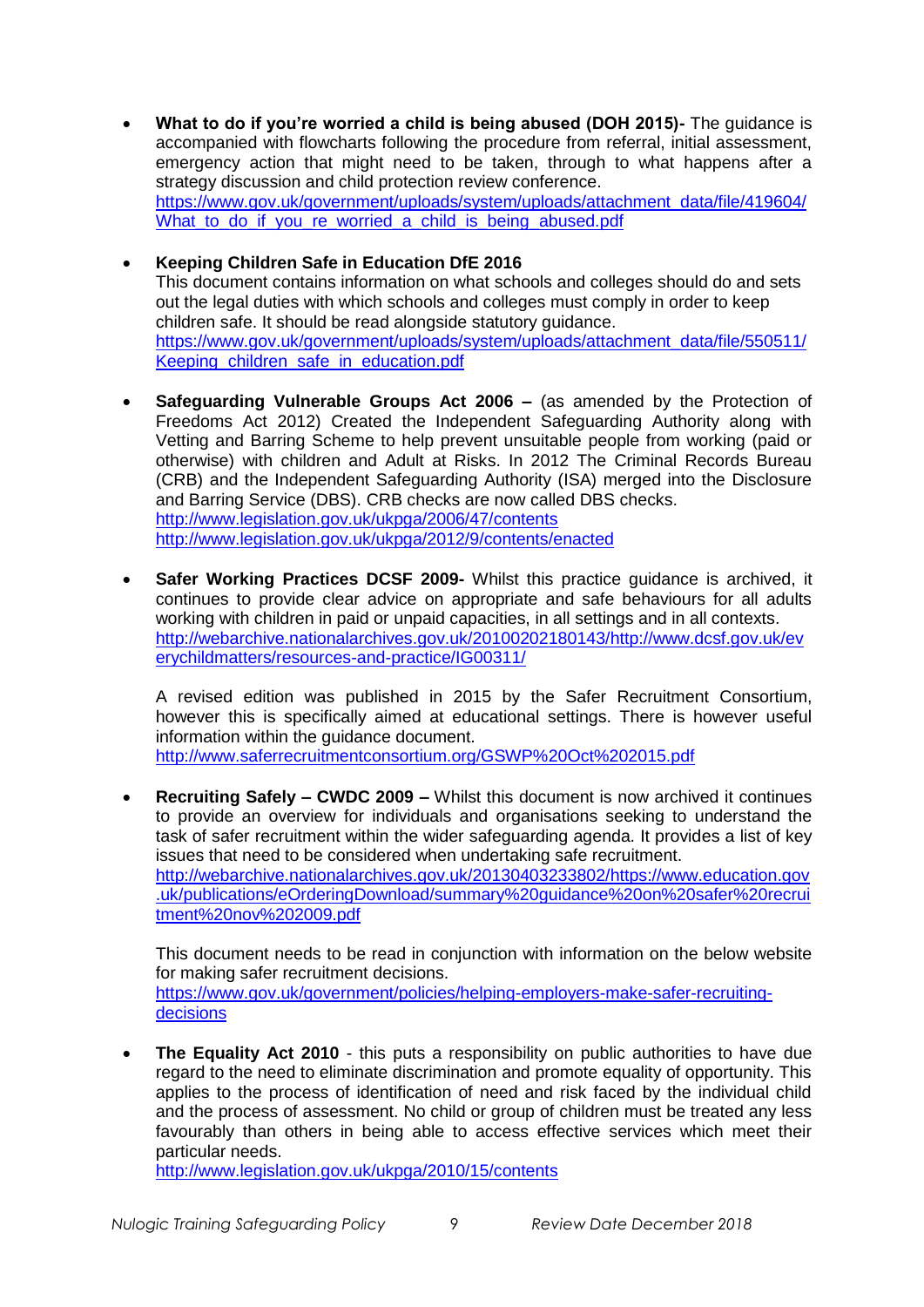<https://www.gov.uk/guidance/equality-act-2010-guidance>

#### • **Data Protection Act 1998**

The Data Protection Act 1998 gives effect throughout the United Kingdom to an EC Directive of 1995. It requires compliance with eight Data Protection Principles which set out standards for processing and handling information.

Where you have concerns that the actions of some may place children at risk of significant harm or adults at risk of serious harm, it may be possible to justify sharing information with or without consent for the purposes of identifying people for whom preventative interventions are appropriate.

<https://www.gov.uk/data-protection/the-data-protection-act>

# • **Sharing Information DCSF 2015**

This HM Government advice is non-statutory, and has been produced to support practitioners in the decisions they take when sharing information to reduce the risk of harm to children and young people. This advice is for all frontline practitioners and senior managers working with children, young people, parents and carers who have to make decisions about sharing personal information on a case by case basis. It might also be helpful for practitioners working with adults who are responsible for children who may be in need.

[https://www.gov.uk/government/publications/safeguarding-practitioners-information](https://www.gov.uk/government/publications/safeguarding-practitioners-information-sharing-advice)[sharing-advice](https://www.gov.uk/government/publications/safeguarding-practitioners-information-sharing-advice)

#### • **Counter-Terrorism and Security Act 2015** –

Section 26 of the Act places a duty on partners of Local authorities and certain bodies, in the exercise of their functions, to *have "due regard to the need to prevent people from being drawn into terrorism".*

<https://www.gov.uk/government/publications/prevent-duty-guidance>

# • **Prevent Duty Statutory Guidance HM Gov 2015**

The Prevent duty is the duty in the Counter-Terrorism and Security Act 2015 on specified authorities, in the exercise of their functions, to have due regard to the need to prevent people from being drawn into terrorism.

<https://www.gov.uk/government/publications/prevent-duty-guidance>

# • **The Prevent Duty Guidance for schools and child care- DfE 2015**

This advice complements the statutory guidance and refers to other relevant guidance and advice. It is intended to help schools and childcare providers think about what they can do to protect children from the risk of radicalisation. [https://www.gov.uk/government/uploads/system/uploads/attachment\\_data/file/439598/](https://www.gov.uk/government/uploads/system/uploads/attachment_data/file/439598/prevent-duty-departmental-advice-v6.pdf) [prevent-duty-departmental-advice-v6.pdf](https://www.gov.uk/government/uploads/system/uploads/attachment_data/file/439598/prevent-duty-departmental-advice-v6.pdf)

# • **The Children and Social Work Act 2017 (the Act)**

is intended to improve support for looked after children and care leavers, promote the welfare and safeguarding of children, and make provisions about the regulation of social workers.

<https://www.local.gov.uk/get-act-children-and-social-work-act-2017>

# **13.Glossary**

For an up to date reference of acronyms and terms used in these Policy and Procedures go to the Coventry and Warwickshire Safeguarding Children Board Procedures Manual

[http://trixresources.proceduresonline.com/nat\\_key/index.htm](http://trixresources.proceduresonline.com/nat_key/index.htm)